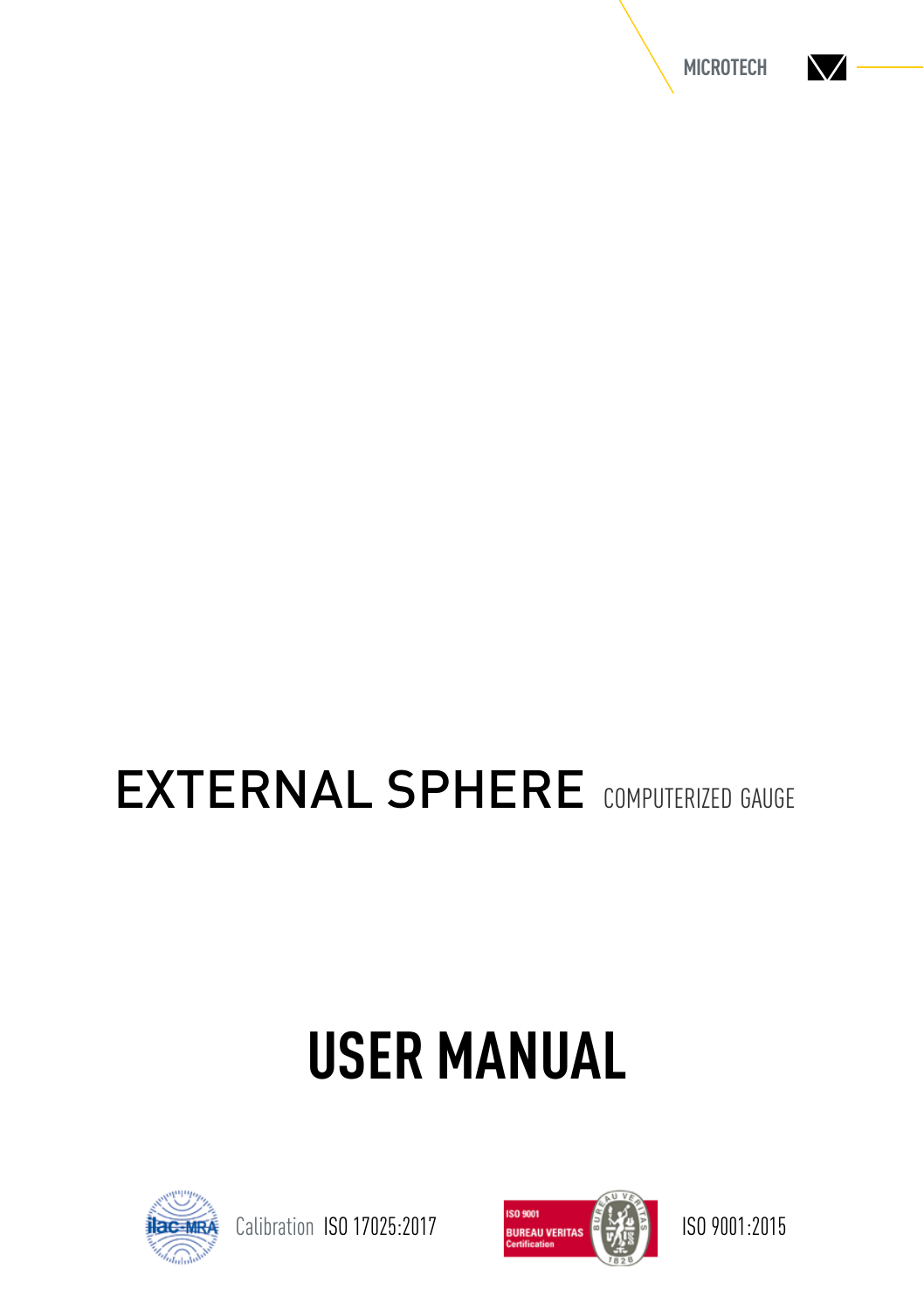

#### **MICROTECH SPECIFICATION**

| <b>Item No</b> | <b>Radius</b> |            |          | <b>Resolution</b> |                            |              |  |
|----------------|---------------|------------|----------|-------------------|----------------------------|--------------|--|
|                | Range         |            | Tvpe     |                   | <b>Display</b>             | Data output  |  |
|                | mm            | inch       |          | um                |                            |              |  |
| 1250711206     | 320-1250      | $12 - 50"$ | external |                   | Color 1.5"<br>Touch-screen | WIRELESS+USB |  |



#### -Come throw menu to *Formula mode* and select *SPHERE formula*

Set ZERO possition on flat platfrom and push ZERO button, then you can meake measuring.

(In ranges close to Zero - will be indicating big values, about formula recalculation from linear to radius measurings, don't care for this)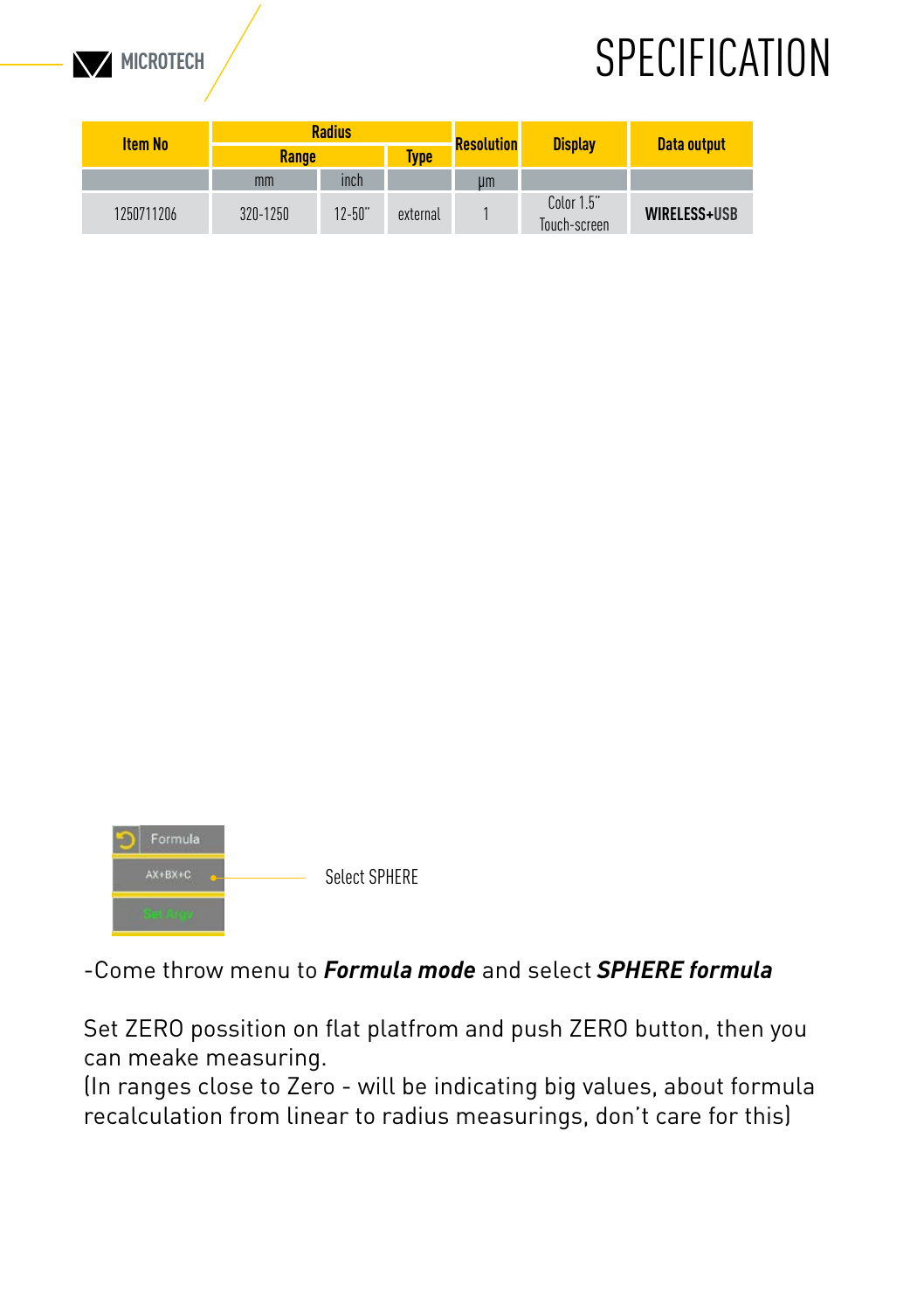### TECHNICAL DATA

| <b>Parameters</b>      |                                 |
|------------------------|---------------------------------|
|                        |                                 |
| LED display            | color 1,54 inch                 |
| Resolution             | 240x240                         |
| Indication system      | <b>MICS 3.0</b>                 |
| Power supply           | Rechargeable Li-Pol battery     |
| Battery capacity       | 450-800 mAh (depends of device) |
| Charging port          | micro-USB                       |
| Case material          | Aluminium                       |
| <b>Buttons</b>         | Switch (Multifuntional), Reset  |
| Wireless data transfer | up to 50m on open area          |

### CHARGING





BUILT-IN BATTERY - rechargeable Li-Pol battery

For charging connect USB cable Charging process indicating on Battery status (switch on device)



NZ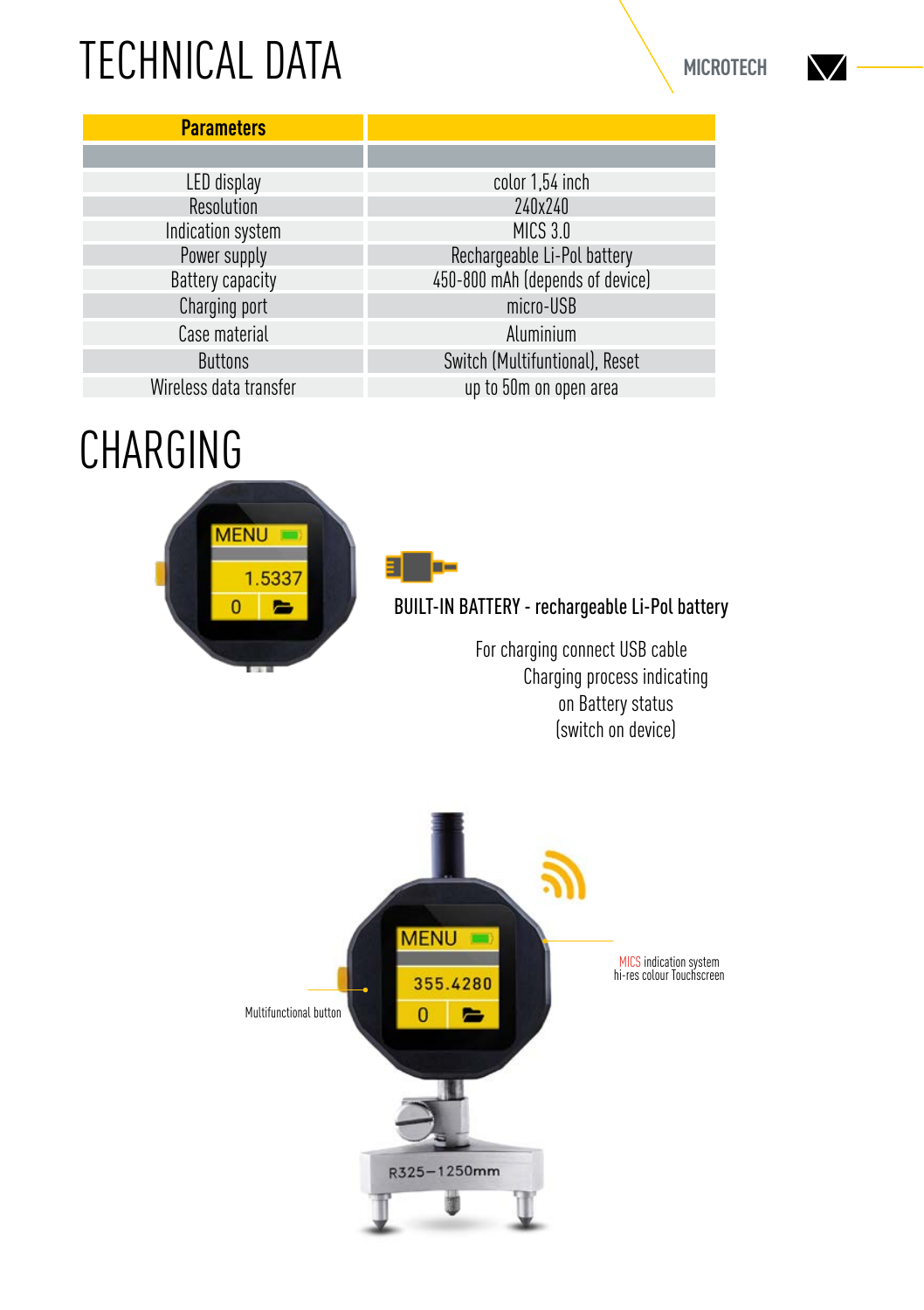

#### WIRFLESS DATA TRANSFER

#### Activate WIRELESS data transfer in CONNECTION menu

Switch on Wireless data transmition Activating multifunctional button to save value to memory or send data by touchscreeb ur button push



Connect instrument with MICS indication system to Tablet or PC Send data to Tablet or PC:

- by Touchscreen
- by Multifactinal button push (activted in CONNECTION menu)
- by Timer (activated in Timer menu)
- from Internal Memory

## MEMORY

For save measuring data to internal caliper's memory touch data area on screen or short button push. You can view saved data throw menu or send Wireless connection to Windows PC, Android or iOS devices.

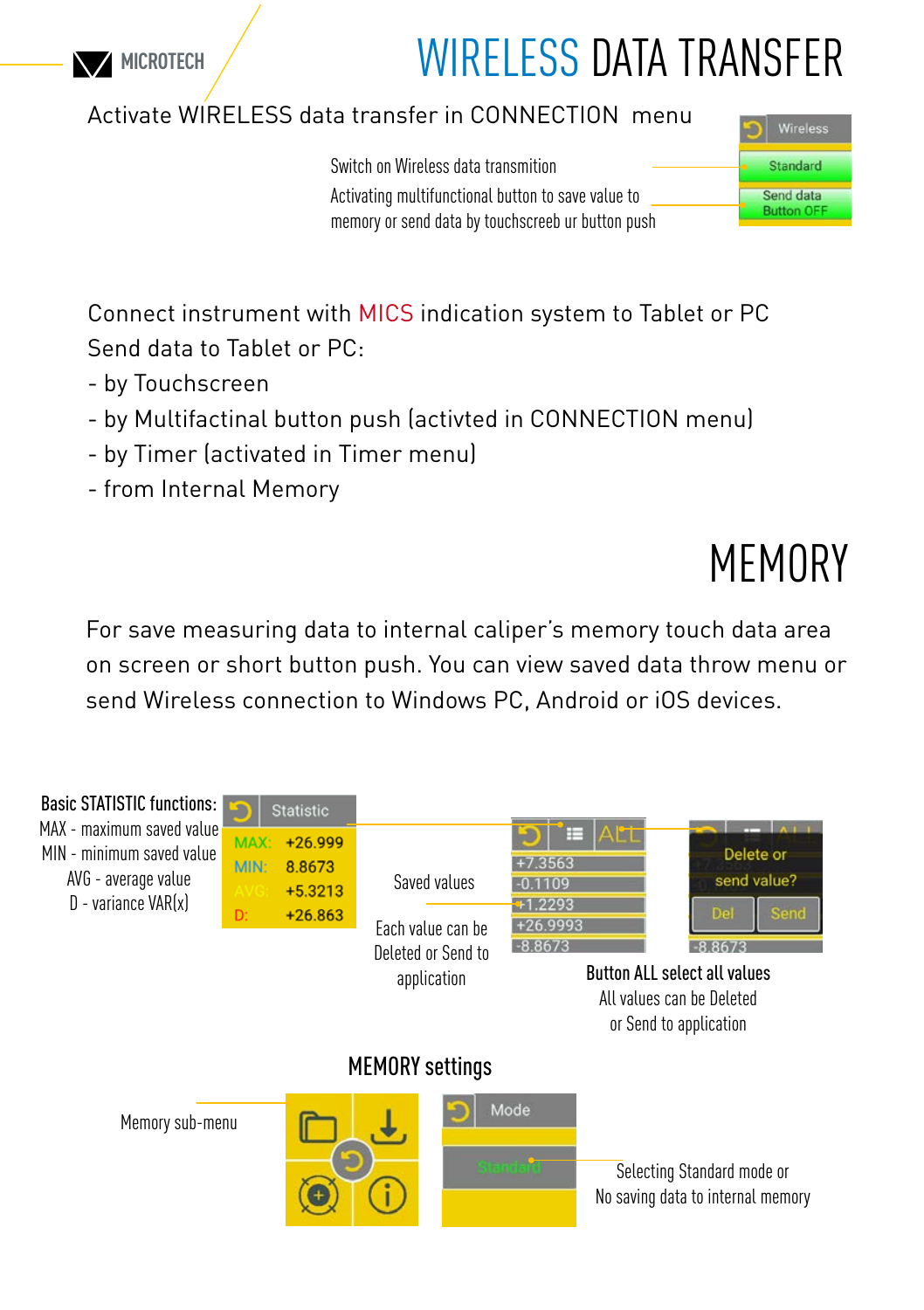### USB DATA TRANSFER

#### **CONNECT MICRO-USB CABLE TO RADIUS GAUGE FIRSTLY**

Activate USB data transfer in CONNECTION menu Data will be send in USB HID mode to any app directly

|                                                    | Wireless          |
|----------------------------------------------------|-------------------|
| Switch on USB data transmition                     | <b>Standard</b>   |
| Activating multifunctional button to save value to | Send data         |
| memory or send data by touchscreeb ur button push  | <b>Button OFF</b> |

Configurate USB data transfer format



Connect instrument with MICS indication system to Tablet or PC Send data to Tablet or PC:

- by Touchscreen
- by Multifactinal button push (activted in CONNECTION menu)
- by Timer (activated in Timer menu)
- from Internal Memory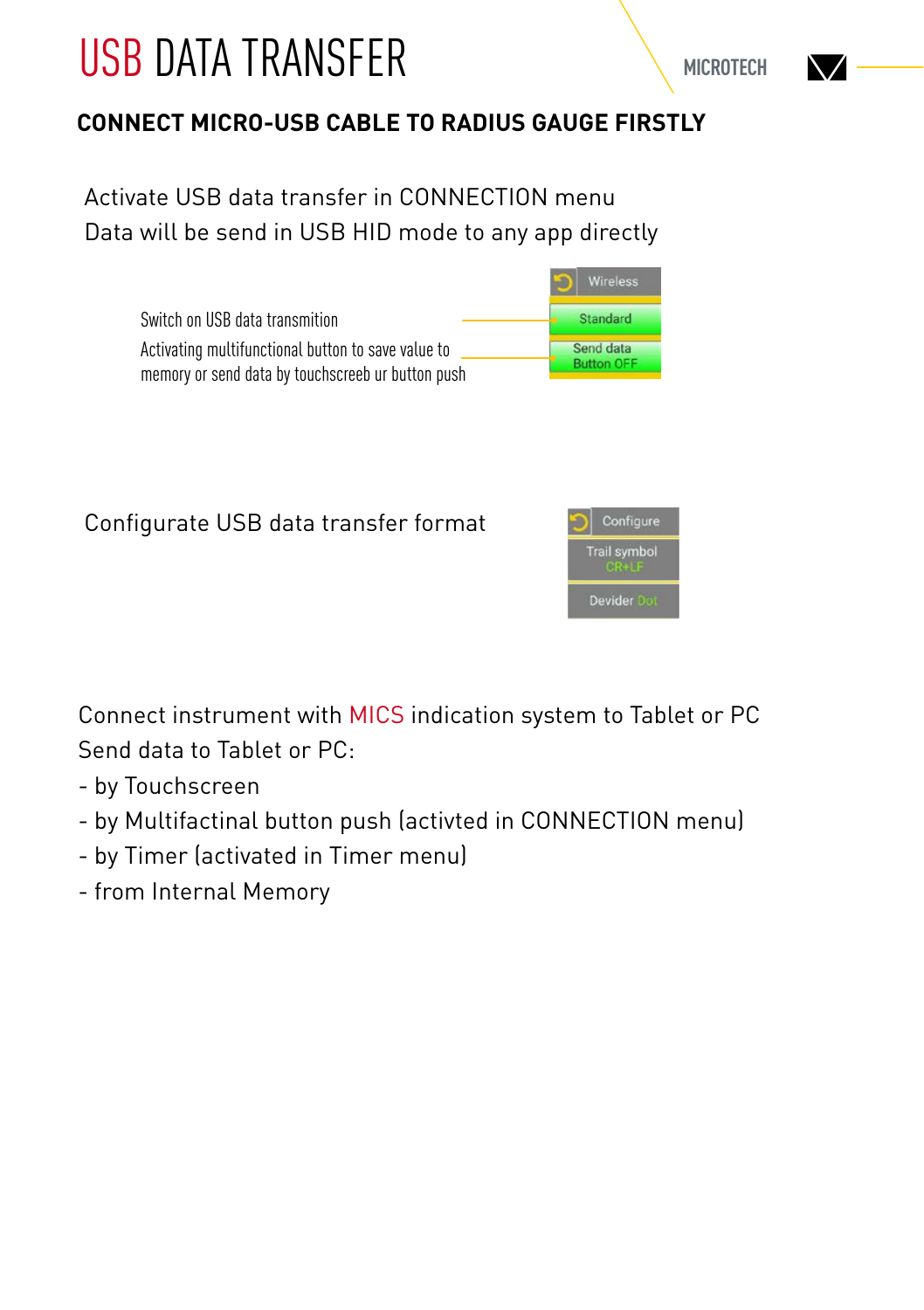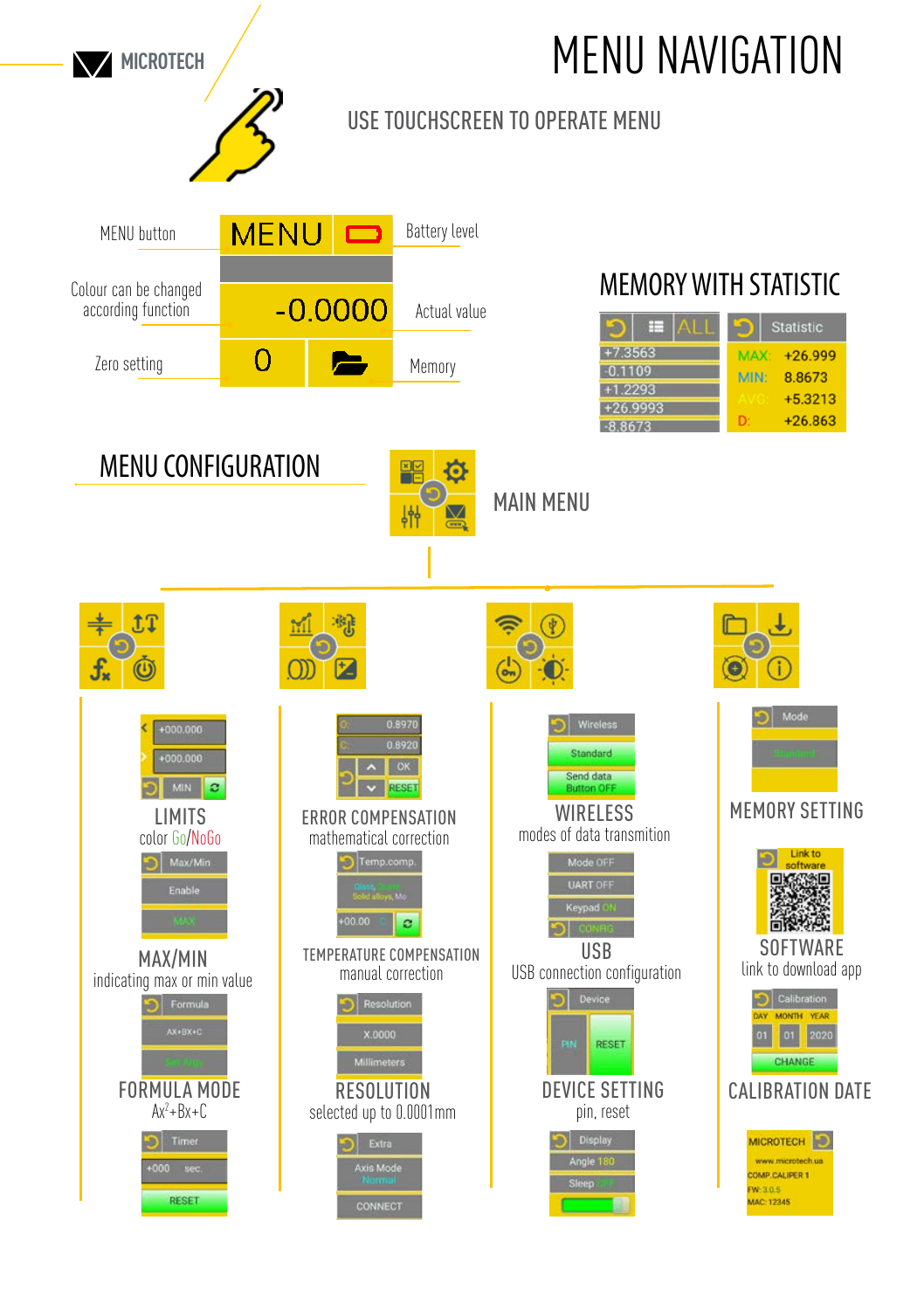## MICS SYSTEM FUNCTIONS



|                                                                                    | LIMITS GO/NOGO                                                                                                                                      |                                  |                                              |                                    |                                          |                                           |
|------------------------------------------------------------------------------------|-----------------------------------------------------------------------------------------------------------------------------------------------------|----------------------------------|----------------------------------------------|------------------------------------|------------------------------------------|-------------------------------------------|
| <b>MENU SETTING</b>                                                                | <b>Colour indication limits</b>                                                                                                                     |                                  | <b>MAIN SCREEN INDICATION</b>                |                                    |                                          |                                           |
| MAX value<br>$+000.000$<br>MIN value<br>$+000.000$<br>RANGE<br>zero values<br>ø    | <b>MAX - NoGo more MAX value</b><br><b>MIN - NoGo less MIN value</b><br><b>RANGE - Go hetween MIN &amp; MAX</b><br><b>NONE</b> - disactivating mode |                                  | MENU D<br>$-10.005$<br>0<br>е                |                                    | 令母めい■<br>+8.0608<br>0                    | mm                                        |
|                                                                                    |                                                                                                                                                     |                                  | <b>NoGo</b>                                  |                                    | Go                                       |                                           |
| <b>九丁</b>                                                                          | <b>MAX/MIN</b>                                                                                                                                      |                                  |                                              |                                    |                                          |                                           |
| <b>MENU SETTING</b>                                                                | <b>Indication and saving MAX or MIN values</b>                                                                                                      |                                  | <b>MAIN SCREEN INDICATION</b>                |                                    |                                          |                                           |
| Max/Min                                                                            |                                                                                                                                                     |                                  | MENU <b>D</b>                                |                                    | MENU D                                   |                                           |
| Enable                                                                             | <b>ENABLE</b> - activating mode<br><b>MAX</b> - indicating MAX measured value                                                                       |                                  | $-2.9184$                                    |                                    |                                          | 7.2241                                    |
| <b>MAY</b>                                                                         | MIN - indicating MIN measured value                                                                                                                 |                                  | 0<br>$\blacksquare$                          |                                    | $\overline{0}$                           |                                           |
|                                                                                    |                                                                                                                                                     |                                  | <b>MIN</b>                                   |                                    | <b>MAX</b>                               |                                           |
| $\mathbf{f}_{\mathbf{x}}$                                                          | <b>FORMULA</b>                                                                                                                                      |                                  |                                              |                                    |                                          |                                           |
| MENU SETTING                                                                       | FORMULA $Ax^2+Bx+C$                                                                                                                                 |                                  | <b>EXAMPLE OF FORMULA USING</b>              |                                    |                                          |                                           |
| Formula:<br>Formula<br>$Ax^2+Bx+C$<br>$\overline{A}$<br>AX+BX+C<br>B<br>iel Argy o | Long push digit<br>$+000.000$<br>to select value<br>$+001.000$<br>$+000.000$<br>Reset to zero arguments<br><b>RESET</b>                             | PRESET 50mm<br>Square value      | Standard measuring<br>Value magnification x3 | A=0.<br>$A=0$ .<br>$A=0$ .<br>A=1. | $B=1$ .<br>$B=1$ .<br>$B=3$ .<br>$B=0$ . | $f = 0$<br>$C = 50$<br>$C = 0$<br>$C = 0$ |
| $\bm{\mathbb{O}}$                                                                  | <b>TIMER</b>                                                                                                                                        |                                  |                                              |                                    |                                          |                                           |
| <b>MENU SETTING</b>                                                                | Saving data to memory or sending Wireless by Timer                                                                                                  |                                  |                                              |                                    |                                          |                                           |
| Timer<br>$+000$<br>sec.<br><b>RESET</b>                                            | Select timer period<br>Reset to disactivate mode                                                                                                    | Timer<br>Confirm<br>reset?<br>No |                                              |                                    |                                          |                                           |

NZ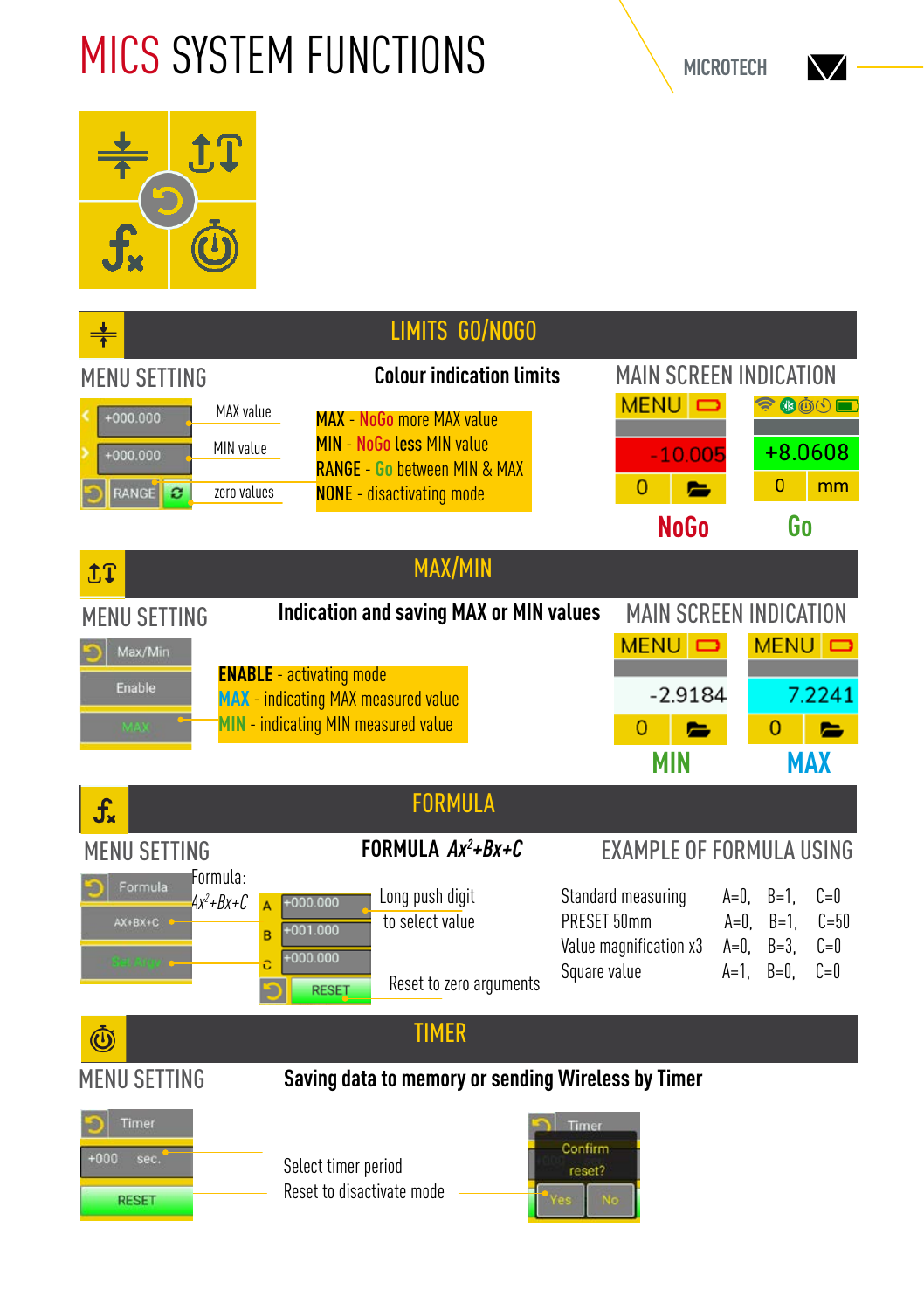

## MICS SYSTEM FUNCTIONS

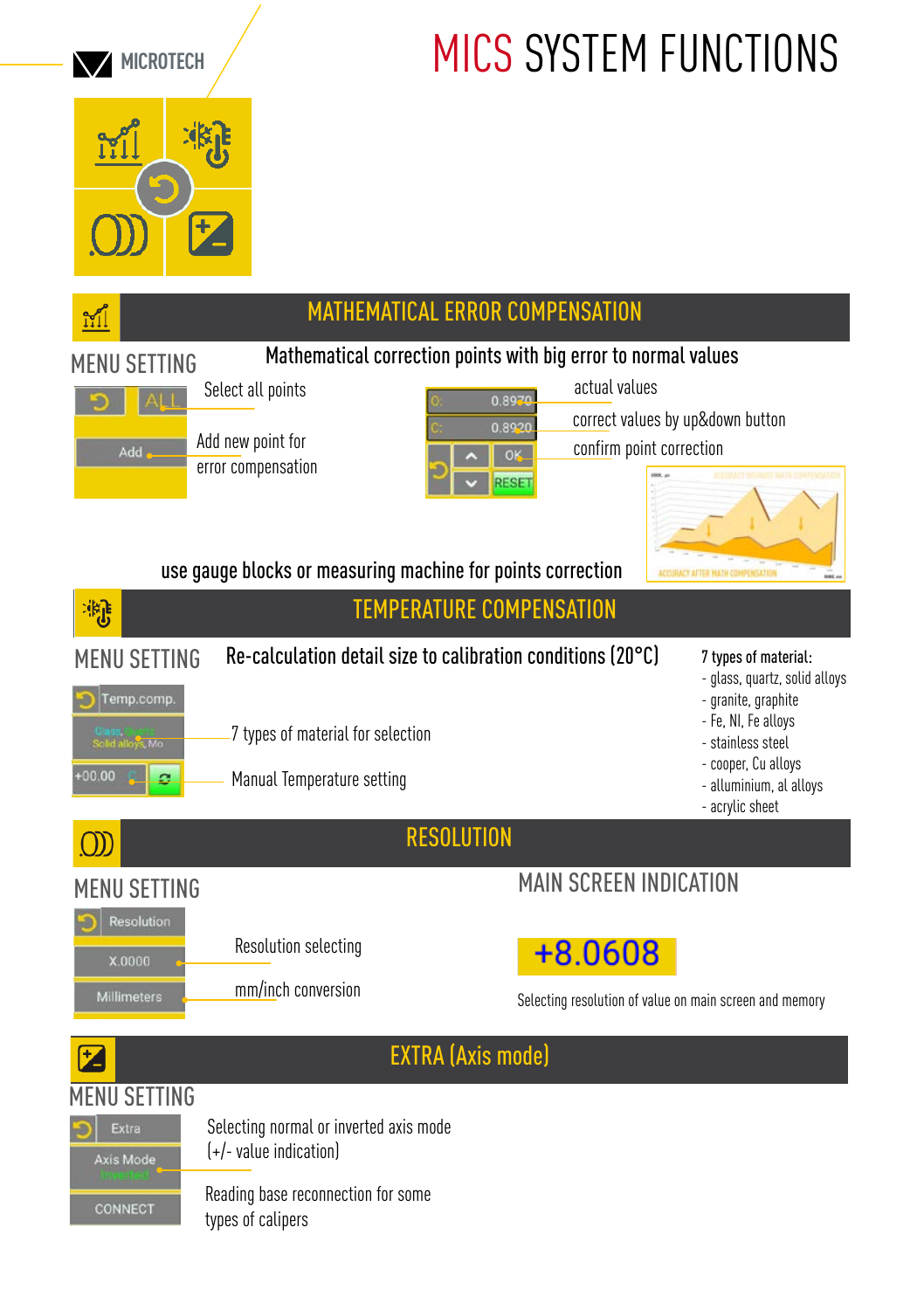## MICS SYSTEM FUNCTIONS





|                                                                           | <b>CONNECTION</b>                                                                                                                                                                            |                                                                                                                                                        |
|---------------------------------------------------------------------------|----------------------------------------------------------------------------------------------------------------------------------------------------------------------------------------------|--------------------------------------------------------------------------------------------------------------------------------------------------------|
| <b>MENU SETTING</b>                                                       | Activating or disactivating wireless data transfer                                                                                                                                           |                                                                                                                                                        |
| Wireless<br><b>Standard</b><br>Send data<br><b>Button OFF</b>             | Switch between Wireless/USB/no data<br>Activating multifunctional button to save value to<br>memory or send data by touchscreeb ur button push                                               |                                                                                                                                                        |
| $\left[ \psi \right]$                                                     | <b>USB CONFIGURATION</b>                                                                                                                                                                     |                                                                                                                                                        |
| <b>MENU SETTING</b><br>Mode OFF<br><b>UART OFF</b><br>Keypad ON<br>CONFIG | Configure<br><b>Trail symbol</b><br><b>GR+1F</b><br>Devider Dot                                                                                                                              |                                                                                                                                                        |
| $\overline{a}$                                                            | <b>PIN &amp; RESET</b>                                                                                                                                                                       |                                                                                                                                                        |
| MENU SETTING                                                              | <b>Activating PIN to device setting</b>                                                                                                                                                      | <b>RESET to factory settings</b>                                                                                                                       |
| Device<br>PIN<br><b>RESET</b>                                             |                                                                                                                                                                                              | Device<br>Confirm<br>reset?<br><b>No</b>                                                                                                               |
|                                                                           | <b>DISPLAY SETTING</b>                                                                                                                                                                       |                                                                                                                                                        |
| <b>MENU SETTING</b>                                                       | DISPLAY ROTATION, BRIGHTNESS, SLEEPING MODE                                                                                                                                                  |                                                                                                                                                        |
| <b>Display</b><br>Angle 180<br>Sleep ON                                   | Display rotation 0°, 90°, 180°, 270°<br>- Sleep OFF (15 s low brightness off, sleep off)<br>- Sleep 15s (15 s low brightness on, sleep off)<br>- Sleep ON (15 s low brightness on, sleep on) | <b>ww</b><br>$\Omega$<br>.0608<br>mm<br>$\odot$<br>8090.8+<br>e<br>$\infty$<br>$\bullet$<br>÷<br>llo.<br>$\blacksquare$ $\odot$ $\odot$ $\blacksquare$ |

NZ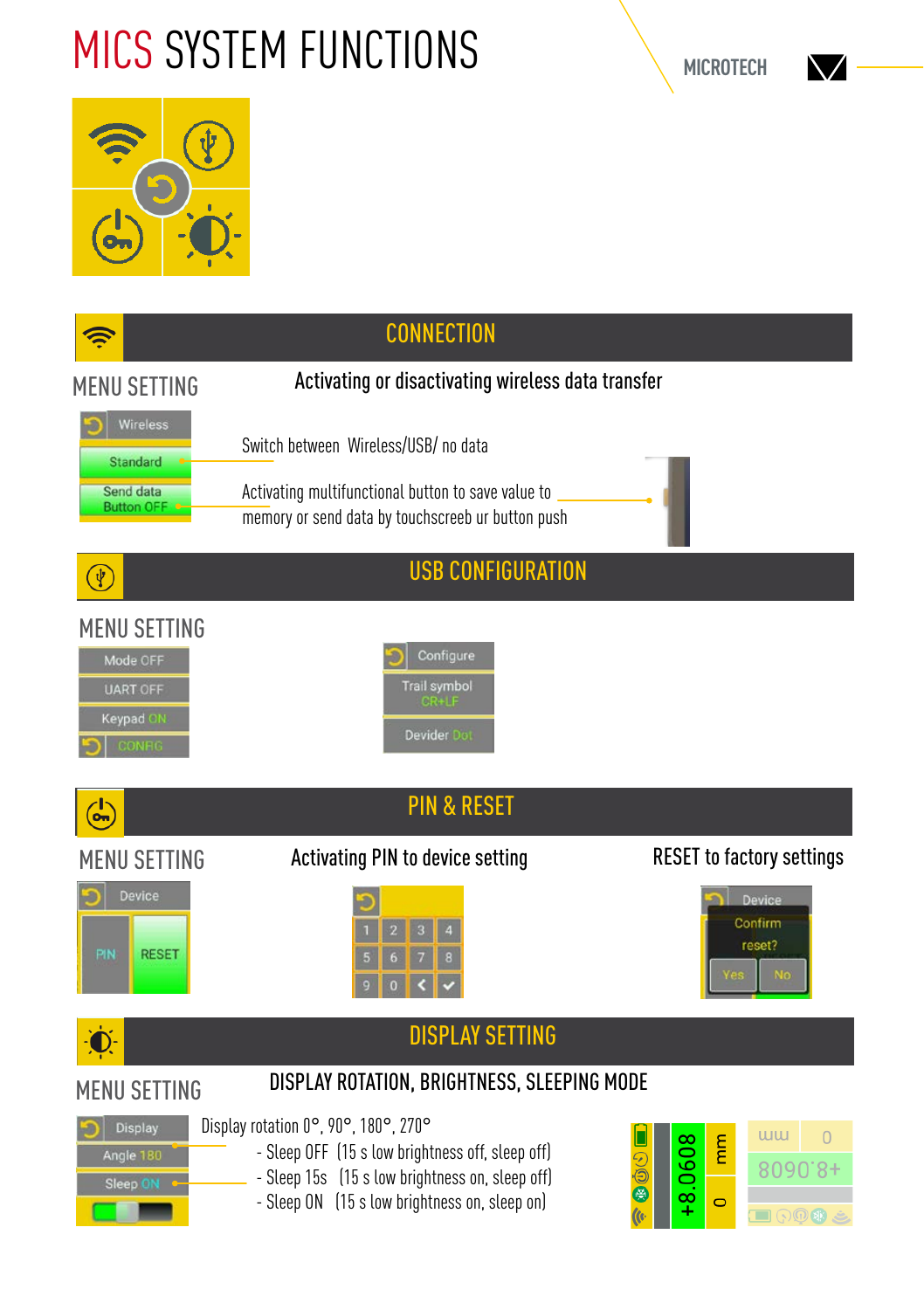**MICROTECH**

## MICS SYSTEM FUNCTIONS



|                                                                                                 |                                                                | <b>MEMORY SETTINGS</b>                                                                              |                                                        |                |
|-------------------------------------------------------------------------------------------------|----------------------------------------------------------------|-----------------------------------------------------------------------------------------------------|--------------------------------------------------------|----------------|
| <b>MENU SETTING</b>                                                                             |                                                                | Activating or disactivating saving values to memory                                                 |                                                        |                |
| Mode<br>tondo d                                                                                 | Mode<br>OFF                                                    | OFF - disable saving to memory                                                                      | Standard - saving values to memory                     |                |
|                                                                                                 |                                                                |                                                                                                     | <b>LINK TO SOFTWARE</b>                                |                |
| <b>MENU SETTING</b><br>ink to                                                                   | QR Link to MICROTECH web site page                             |                                                                                                     |                                                        | <b>Windows</b> |
|                                                                                                 | with MDS Software download<br>- Android, iOS, Windows versions |                                                                                                     | 10S                                                    |                |
|                                                                                                 |                                                                | - Free and Pro versions<br>- Manuals                                                                |                                                        | CIOFCND        |
| $\bullet$                                                                                       |                                                                |                                                                                                     | <b>CALIBRATION DATE</b>                                |                |
| <b>MENU SETTING</b>                                                                             |                                                                | Calibration date info                                                                               |                                                        |                |
| Calibration<br><b>MONTH</b><br>YEAR<br>DAY<br>2020<br>01<br>01<br><b>CHANGE</b>                 |                                                                | Push for change date info                                                                           | DAY<br>01<br><b>MONTH</b><br>01<br><b>YEAR</b><br>2021 |                |
|                                                                                                 |                                                                | <b>DEVICE INFO</b>                                                                                  |                                                        |                |
| <b>MENU SETTING</b>                                                                             |                                                                |                                                                                                     |                                                        |                |
| <b>MICROTECH</b><br>www.microtech.ua<br><b>COMP.CALIPER 1</b><br>FW: 3.0.5<br><b>MAC: 12345</b> |                                                                | Information about device<br>- device name<br>- firmware version<br>- MAC adress for easy connection |                                                        |                |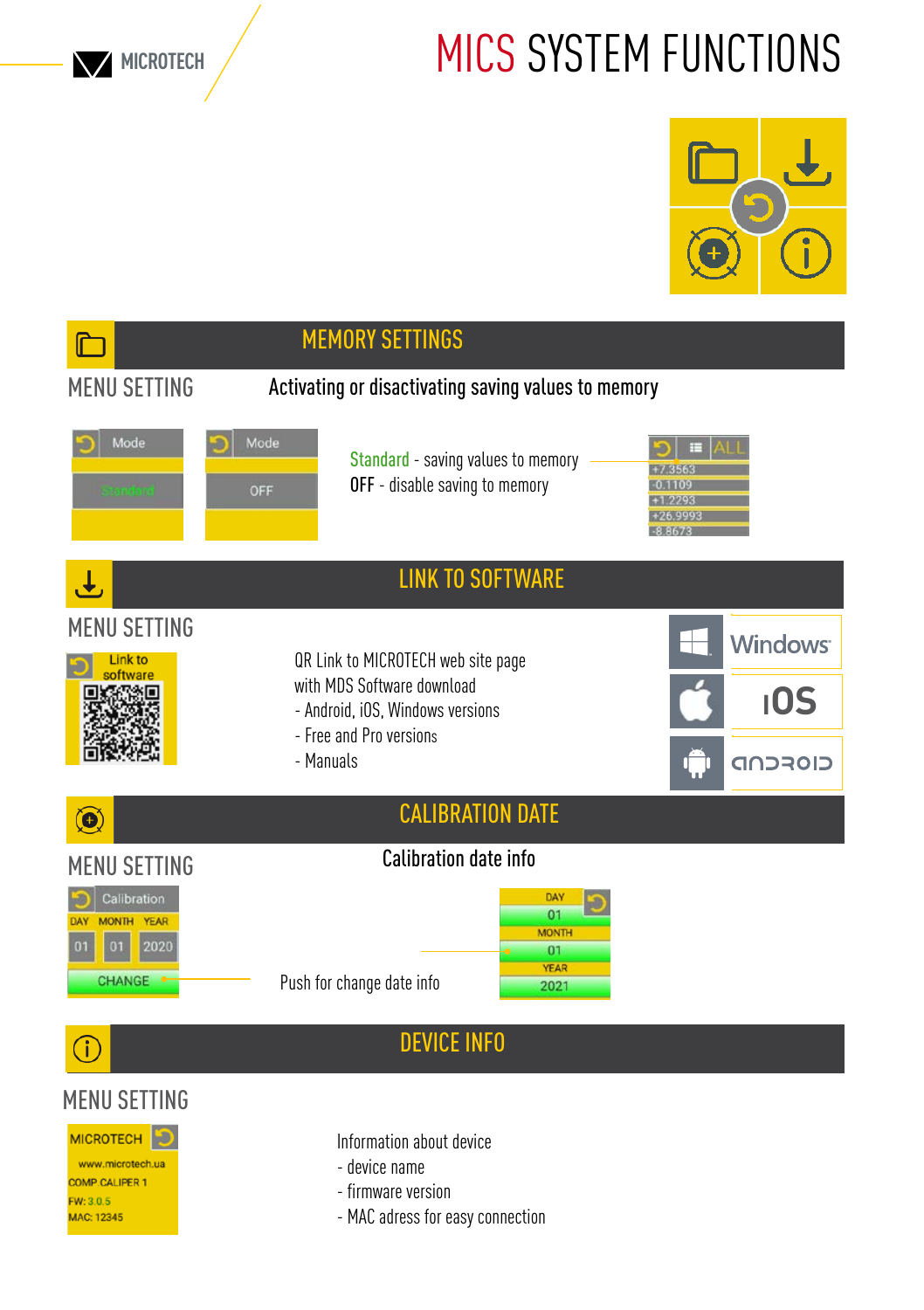